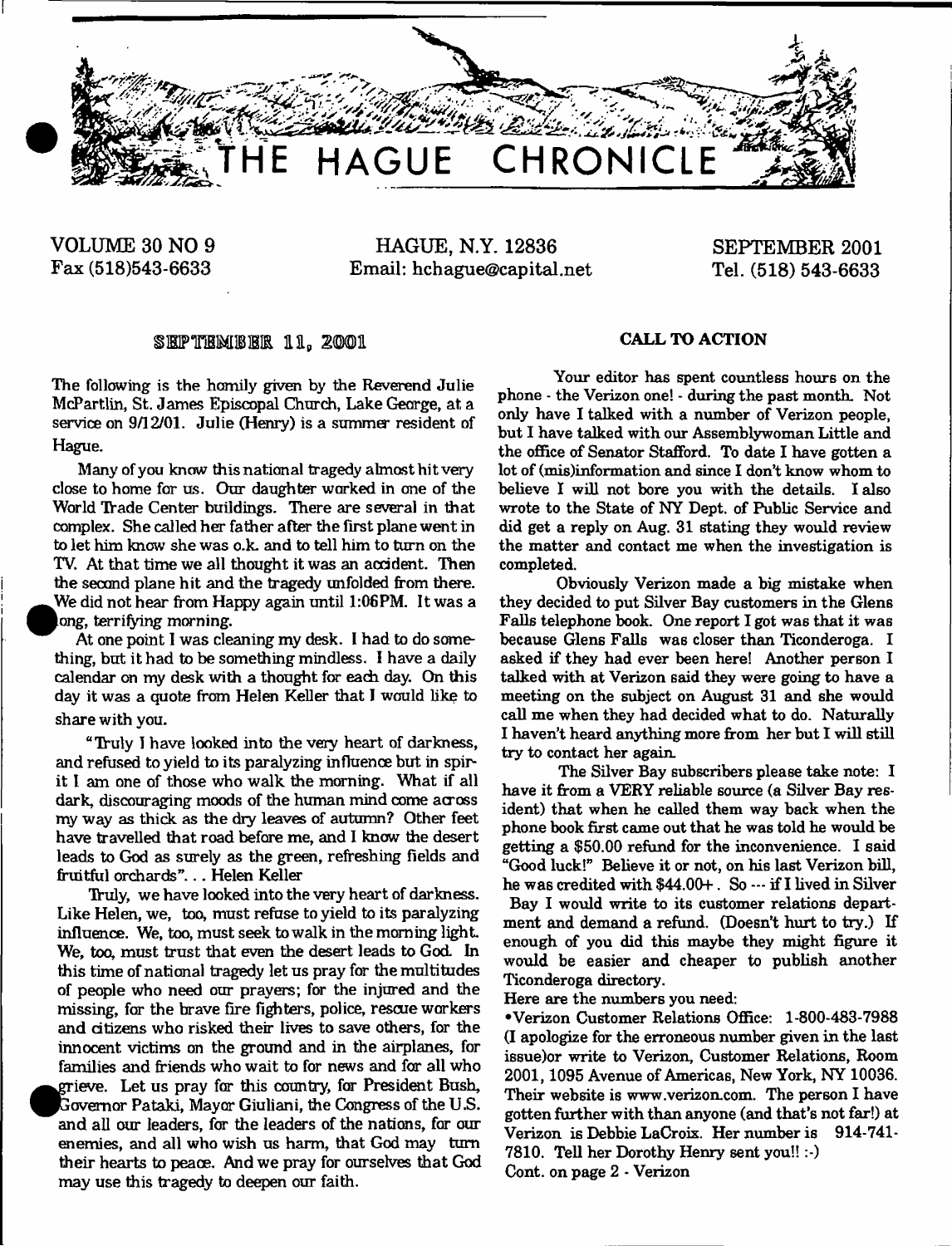$-2-$ 

Cont. from page 1 Verizon

• Public Service Commission, Consumer Services Division, 1-800 342-3377 or write Three Empire State Plaza, Albany, NY 12223.

Their website is: <http://www.dps.state.ny.us/>

•Assembywoman Elizabeth Little, 792-4546, Senator Stafford at 668-0178 If those of you who live in Silver Bay would like to keep your number in the Ticonderoga book, please write or call the above numbers. If it doesn't help this year, they might get the message to make the change back next year. In the meantime, get your money back!

The following is a letter written on August 15 to Verizon by our Supervisor Belden.

Dear Customer Relations Specialist:

As the Supervisor of the Town of Hague, I am very disappointed in your latest Ticonderoga area telephone directory that does not include the residents and businesses that are located in the Silver Bay/Sabbath Day Point area of the Town of Hague.

There are numerous members of the Hague Volunteer Fire Dept, who live in that area and contacting these members by looking up their number in the new phone directory (Glens Falls) is impossible. This will have an adverse effect on this Volunteer Fire Dept. as they are currently fund raising due to construction of a new fire house.

The children of the Town of Hague, which includes the Silver Bay/Sabbath Day Point area attend the Ticonderoga Central School system. This could cause problems for the School District and their families.

Businesses will also suffer from this non-listing. Will they be compensated for their loss?

Without the directory people will now have to call information,AT A CHARGE, to obtain telephone numbers. The service that we all pay for in our phone bills is still being charged to these customers but they are not receiving the service. Will we be compensated for this expense?

Telephone calls to your customer service number elicited numerous responses as to why the listings are missing from the directory, (i.e. "Your 911 physical address shows you live in the Glens Falls area." or "You are not a customer of Verizon." etc.) We have found, that indeed most are Verizon customers , so that explanation doesn't hold true. As for the 911 address showing that they live in the Glens Falls area, you should be thanking your lucky stars that any calls, so far, are going through to the proper agency as they should. This system has worked extremely well for the past several years, let us hope that it will continue to work well even though Verizon seems to think they know our area better than we do!

In closing it is our opinion that you have made a grievous error and have not, at this point owned up to it. Numerous calls have elicited that it is the Marketing Divisions call as to placement. Therefore our recommendation is to have your Marketing Division PRINT AN ADDENDUM to the Ticonderoga directory and mail it with a letter of apology to all those residents who were left out of the book.

Awaiting a prompt reply, I remain very truly yours, /s/ Daniel D. Belden, Supervisor.

### GOING ONCE, GOING TWICE . ..

The Hague Specialty Shops will present an oldfashioned country antique auction on Saturday, Oct. 6. The auction will be held at Hague Creek Antiques, Rt. 8, behind the Hague Post Office. A variety of items from area antique and specialty shops will be featured. Preview will be from 8-10AM with the auction starting promptly at 10AM. All sales will be cash only, with no buyer's premium. Bring your own chair, rain or shine! Hague Specialty Shops: Carriage Bam Antiques, Graphite Mountain Stoneworks, Hague Creek Gifts and Antiques, Mt. Zion Gifts, Old Glory Antiques and Gifts, The Red Garage.

### HAGUE SENIOR CITIZENS

The Hague Senior Citizens Club will hold its regular monthly meeting on Tuesday, September 25 at 1:30PM at the Community Center. The meeting will be a brief business meeting, and then we will drive to Ticonderoga to be introduced to the new hospital wing. On October 5 the Club will go to North Creek for the train ride on the Upper Hudson River Railroad (North Creek to Riparius) and lunch at The Copperfield. You must register for this trip no later than September 25 by phoning President Janet at 543-6807. Please arrange for rides BEFORE this date; don't wait to get to the Community Center (from which we will leave at 8:15AM). . .. ewa

#### HAGUE VOLUNTEER FIRE DEPARTMENT

We have no report on Fire Department activities, but this writer can assure you that our men have been busy. During the last week in August daily trips were made to the Rowan Reservoir, off Watts Hill, to replenish the water supply there.

Our ambulances were busy, responding to 15 calls, logging 810 miles, and expending 112 man hours.

In a future issue we will detail all the things that volunteer firemen do besides fight fires - and transport water to thirsty reservoirs... . ewa

*At this writing (Sept. 18) we are very, very dry*.. . *we have seen little (or no) rainfall in Hague for several weeks. We wish to caution everyone to be very careful with bum barrels, lighted cigarettes, and yes, your outdoor grille... ewa*

If you must choose between two evils, pick the one you've never tried before.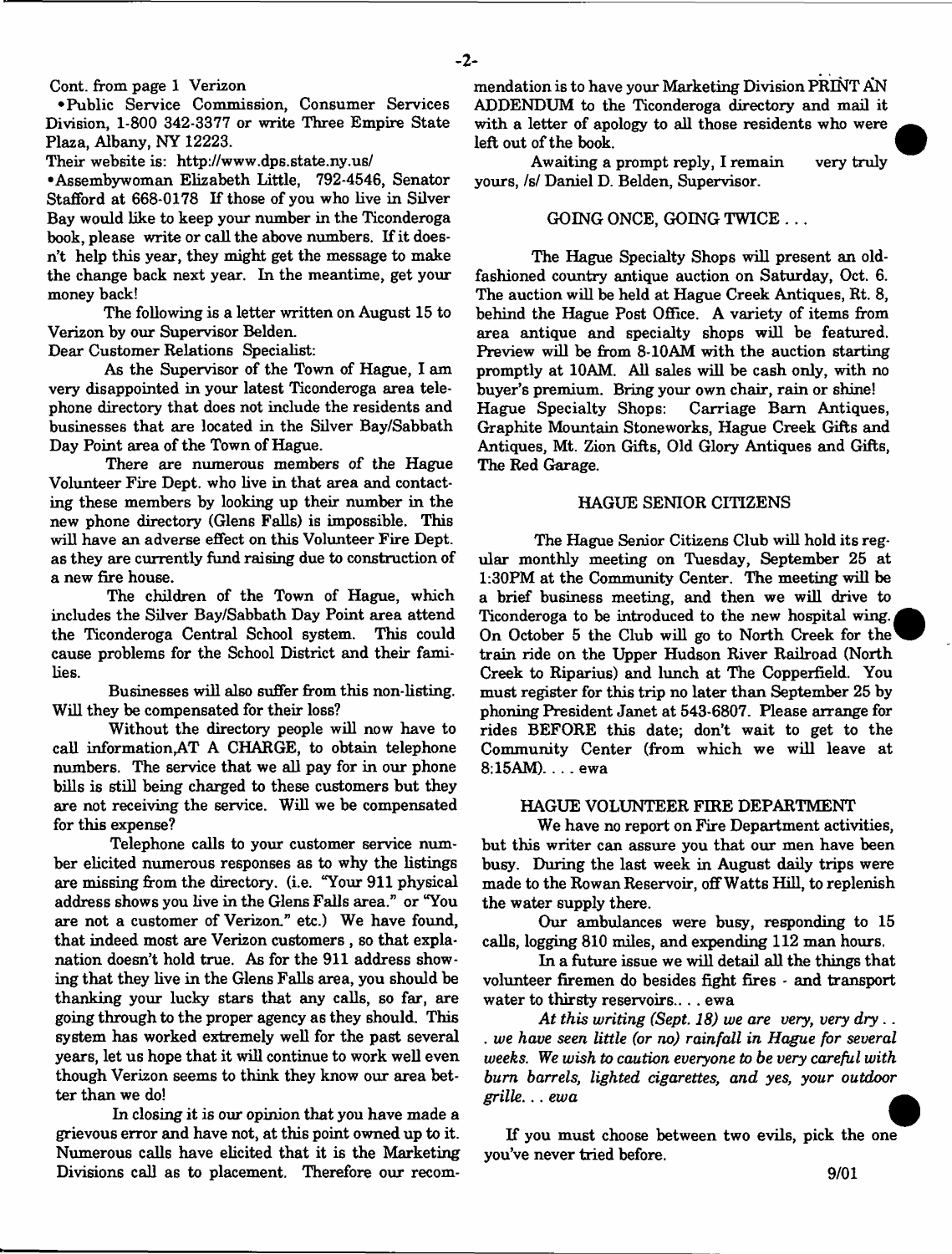## SPECIAL TOWN BOARD MEETING - 8/20/01

The Hague Town Board held a special meeting In 8/20/01. The agenda covered updating the valuation of real property and the feasibility report submitted by Adirondack Engineering Associates on the proposed water district.

Michael Swan and Terri Ross of the Warren County Office of Real Property Tax Services spoke on what the process would entail. They would work with the assessor. While the assessor would gather and provide the data, the Office of Real Property Tax Services would run that data through the computers. The basic cost of the service would be \$3500.00 with an additional \$1000 for map changes and other incidentals. Mr. Swan stated that all of the state lands, the International Paper Co. lands and several private parcels, all of which are still in litigation from the 1999 re-valuation, will not be included. The Board agreed to subscribe to the service at the stipulated price.

The feasibility report from Adirondack Engineering Associates was reviewed. The \$7000 report with its several recommendations was accepted in its entirety without any modifications.

#### ZONING BOARD OF APPEALS 8/23/01

A public hearing was held on the Taylor proper ty at Indian Kettles.. This would allow a 113% expan-^^sion of a lake side residence. Several people spoke in favor of project. There were no negative comments.

The variance application from Ms. Dimond had been tabled from the last meeting. She is requesting relief from the Hague Zoning ordinance for side yard setback (6 ft relief) and Lake Shore setback (46 ft. relief) for a boat rail launch system and a 200 sq. ft. accessory storage building. Ms. Dimond revised her request by changing the angle of her rail system so as not to interfere with her neighbors rail system. Approval granted.

Van Wirt application for relief from the Hague zoning ordinance for an expansion of a lake side residence of 240% was withdrawn.

Taylor (for Ferguson Trust) (see above public hearing) The variance request was approved.

Dock Doctors (for Ingrey) are applying for a variance for a  $12 \times 12$  ft. deck which is  $18$  ft. from the lake and requires 32 ft relief from Section 160-50 B(b) Application was approved and public hearing set for Sep. 27.

IHH (Island Harbor House) Properties would like to subdivide a 25.34 ac. lot deeded as one parcel but identified on our tax map as three parcels into two lots. The larger 24.34 ac. lot will be conforming. The smaller <sup>•</sup> lot of .539 ac. (1.1 ac. required) will not conform-to minimum lot area and therefore will require relief from Section 160-23. Site review was scheduled for Sat., Aug. 25; public hearing on September 27.

# PLANNING BOARD - 9/7/01

SUBDIVISIONS: The IHH Properties. (See ZBA notes above). There was a conditional recommendation to Zoning Board to approve the subdivision based on the qualifications in

the original resolution that was adopted on 9/15/00. Takonis - Terrace Road Ext. Mr. & Mrs. Takomis would like to subdivide a 35 ac. lot into two lots. One lot of 8 ac. (in OCII) will be used for their future residence and the other lot will be gifted to Silver Bay Assoc. The gifted lot is completelysurrounded by Silver Bay properties and will be merged with Silver Bay parcel 47-1-9 to make it a conforming lot of 44.74 ac.

McConaughy , 8382 Lakeshore Drive. Mr. McConaughy would like to subdivide a 47,567 sq.ft. lot into two lots, one with an existing residence of 26,860 sq. ft and a smaller lot of 20,707 sq. ft. The smaller lot will be merged with his residence lot to create a new lot of 2.42 ac. Both lots will be conforming in area and dimension.

Publlic hearings will be held on the three above projects, on Oct. 4 at 7PM.

REFERRAL:

Dock Doctors (for Ingrey), Bob Kat Lane in Arcady. The Dock Doctors are applying for a variance for a 12 x 12 ft. deck which is 18 ft. from the lake and requires 32 ft. relief from Section 160-50 B(b). The Planning Board recommended to the Zoning Board denial to the request as submitted

#### TOWN BOARD - 9/10/01

The Hague Town Board held its regular monthly meeting on 9/10/01 with all members present.

The Board opened the meeting with a moment of silence for Fred LaPann, Jane H. Pritchett and Jeffrey Scott Floor, all of whom died during the past month. The privilege of the floor was granted to those present. Joan Belden stated that over the Labor Day weekend a few visitors had an open fire cookout at the Town Park in violation of the park ordinance. Dottie Henry requested that as a member of the Park Advisory Committee she would like the committee to meet soon and not wait until spring '02 at which time it might be too late to address some of the issues that must be addressed. Dottie also requested that the Community Center parking lot be illuminated sufficiently well for people to see when attending events at night. Rudy Meola reinforced Dottie's point since he brought up the issue back in February and the whole Board affirmed that action would be taken; eight months later the problem had not been addressed. Cont. on page 4 - Town Board 9/01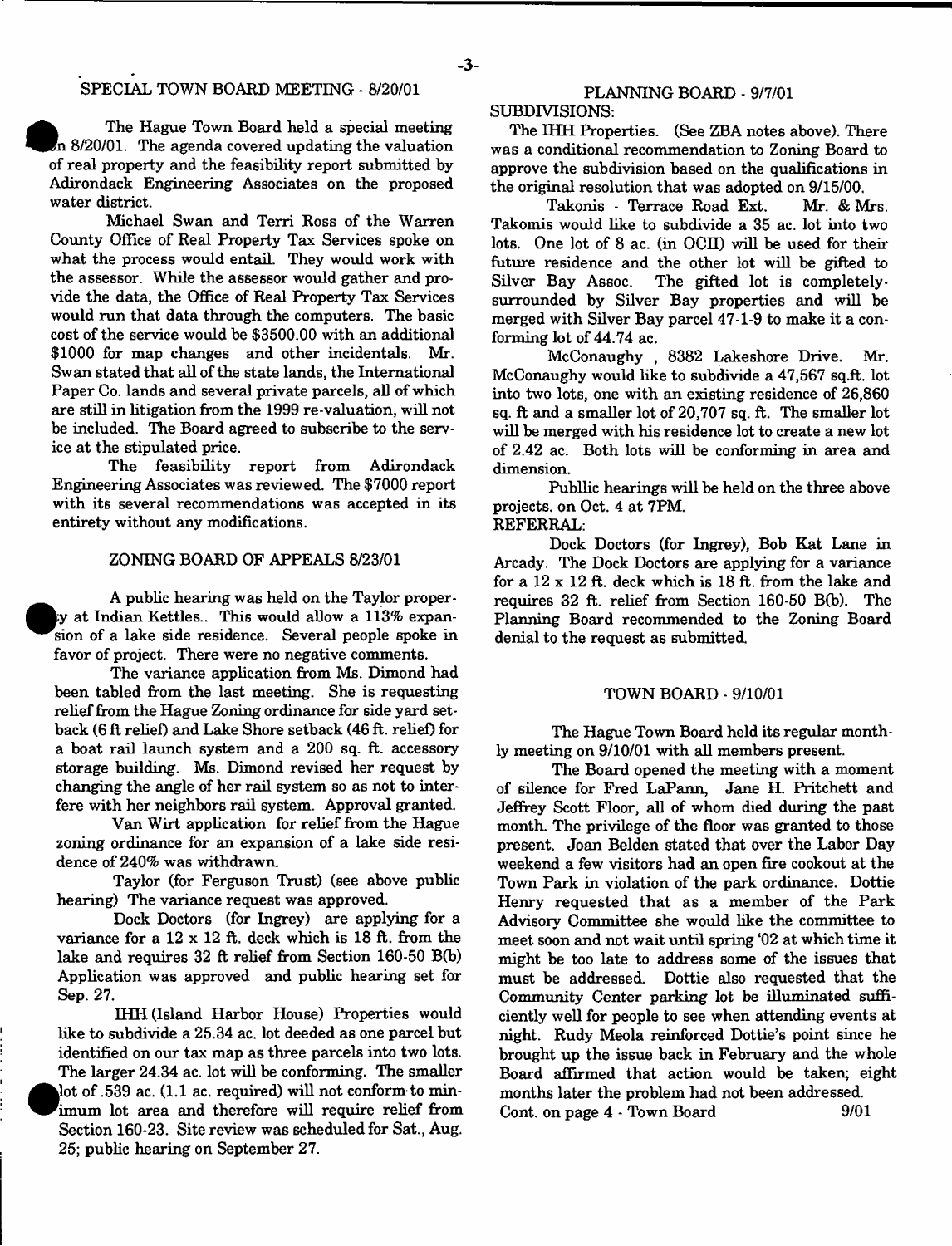### Cont. from page 3- Town Board

Again theBoard expressed its intent to fix the problem.

Councilman Hourigan asked the Board to compensate Stan Burdick \$300 rather than the \$200 paid other performers, for his concert in the Town Park this summer. He stated that Burdick had incurred additional expenses for which he would like reimbursement. Councilman Megow reflected that this was an after the fact request but nevertheless went along with the request which was approved unanimously.

The Board Committee chairmen made their reports which for the most part were routine in nature. •Specifications for a replacementof the highway garage roof are being prepared. •Bathrooms at the Town Park will close after the Columbus Day weekend. • The after school activities bus will start its runs on 9/11/01. •Supervisor Belden stated that he and Debbie Manning have been visiting various properties seeking their approval for the 87 "Grant of Easements" necessary in order for the sewer project to proceed. The forms should be returned as soon as possible so as not to slow down the sewer project. •He also notified the public of a letter of inquiry sent to Superintendent of Schools, Mr. McDonald, asking about the status of the Hague School parking lot (next to the Wesleyan Church in Hague). The School Board offered to deed the property to the Town of Hague in 1999. The Town Board accepted the offer. The transfer has not yet taken place. •The Town Board authorized the Supervisor to advertise for the position of Clerk of the Works on the sewer project. The position will be funded by the grant and the person will be an employee of Clough-Harbour Engineers while the sewer is being built.

•Supervisor Belden stated that the pickup of junk cars under the U.S. grant will begin on Sept. 12. Councilman Hourigan discussed the draft of a local law dealing with the removal of abandoned vehicles. It was the Board's position that the draft of a local law should include both junk cars and junk yards. Councilman Hourigan will submit a plan which will include both The Board will review it and once finalized will hold a public hearing on the proposed local law to control junk vehicles and junk yards. The Zoning Administrator will be the enforcement officer. \*The Board reappointed Dave Martucci to a six year term as town assessor, effective 10/1/01. However, his hours will be expanded from the present four hours per week to eight hours per week in order to accommodate the public. The Board also approved the agreement with Warren County on the property valuation update. .The contract with N.Y.State for ice and snow removal was approved.

•Reappointed Barbara Belden to the Board of Assessment Review. • Approved a resolution to increase the publicity fund in the 2002 budget, not to exceed \$10,000. \*Set the date of 10/5/01 at 7PM for a public hearing on the Town's Comprehensive Plan. •Accepted a petition from Orchard Road residents requesting cable ♦Authorized the repairs of a fence at the cemetery on West Hague Road.

The meeting was then adjourned in order to proceed to an executive session to discuss a personnel matter.

## WEATHER NOTES By Mary Lou Doulin

Let's savor these bountiful days of September. In the annals of beautiful late summer weather this year is at the top of the list. Bright days of endless sun and deep, clear blue skies with temperatures in the mid 70's have been going on for weeks. It has been the most enjoyable streak of gorgeous days and nights that we have experienced this year.

Radiational heat loss due to the crystal nocturnal skies have given us a forshadowing of the cold to come. The full moon earlier this month was almost like the light of day.

Pumpkins are passing from green to orange and the flowers are prime. There's lots of purple, gold and red colors to brighten the days. The apples are smaller this year but very sweet.

#### HAGUE HISTORICAL SOCIETY

On Saturday, September 22 the Historical Society members will be going to the Bolton Landing Museum and the Lake George Museum. All members will be advised of the time of departure from the Community Center. Luncheon arrangements are still pending. If you wish to go on this interesting trip to local museums, please register at once with President Jerry Crammond at 543-8054... . ewa

#### HAUNTED FORT

The Ticonderoga Festival Guild and Fort Ticonderoga are joining forces again for a scarey evening at Fort Ticonderoga on Oct. 19 and 20 and also on Oct. 26 and 27. Fort will be open from 6:30PM to 9PM Admission is \$6.00 for everyone. Tickets may be purchased at the Fort. For information on tickets, call 585-2821.

The first meeting for the cast is being held on September 27 at 5:30PM at the fort. For information on this, call Cathie Burdick at 585-6716.

## REDEDICATON OF CARILLON PARK

On Saturday, September 8, 2001, the Carillon Park in Ticonderoga (opposite the sewer plant) was rededicated with much pomp and circumstance. The triangular park is the work of many people, including Theresa Lonergan, who spear-headed the project and^^ Virginia LaPointe and Andy Powvorznik who kept going. Stop by and sit on one of the memorial benches and enjoy the quiet atmosphere.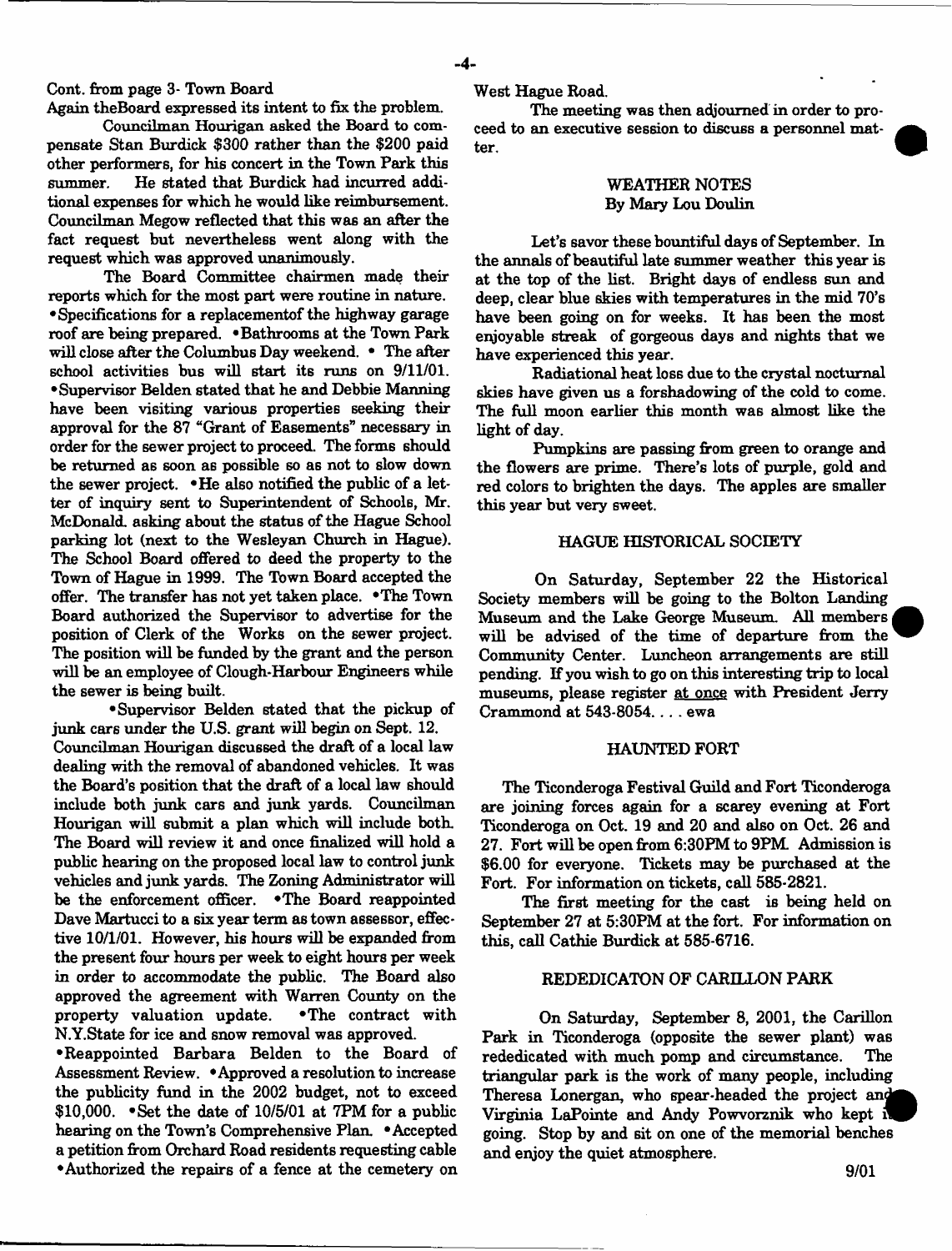## NATURE NEWS by Laura Meade

Can you tell the difference between a cricket and a grasshopper? When I heard a lot of "chirping" a few nights ago. I wondered if it was a cricket. Such a lot of noise under the bathroom doset from midnight to dawn. Who could sleep? As I shone a flashlight beam toward the "singer", it became quiet but would not appear "on stage". So I waited until morning, hoping it would emerge from its hiding place.

My plan was to catch it in a jar or box and take it outside. As I saw the first morning light I tip-toed toward the doset, when something black with long hind legs that moved quickly went under the cabinet.

I was sure the long-legged critter was the cause of the screeching the night before. Hoping to confine it to one location, I stuffed paper towels under the edge of the cabinet. Surely it would get angry or tired by nightfall and be quiet. But no! It had a wonderful time singing to itself (and me) for hours.

The next day about noontime, I saw a similar bug perched on the screen door. Was this the same cricket, waiting to come in for the night?

That piqued my curiosity, so I took a dose look with the purpose of positively identifying the difference between a cricket and a grasshopper by researching a nature book.

• When I opened the Time-Life Encyclopedia of Gardening (titled "Insects") I was astonished at the multitude of pests, marauders and diseases that gardeners and farmers have had to contend with over the centuries. On the first page of this book it says "mankind has had to contend with the same 50,000 plant diseases and over one million kinds of insects that our ancestors did." Fortunately only a small number of pests and diseases are likely to strike in any one area and scientists have developed different methods of control. One can be intrigued by the subject of insects.

Was "my" black cricket a pest? When it came to night chirping, it was indeed! Whs the "bug" on the screen door also a cricket? Charts, graphs and photos revealed the differences.

Few people understand the complexities of insect life, even to lifetime gardeners. But JoAnn DeFranco took it upon herself to take three courses on garden pests at the Cornell Cooperative Extension in Elizabethtown, NY. Now she has more knowledge than most of us. I learned that crickets and grasshoppers are relatives and that their sounds are produced by rubbing two parts of the body together, usually hy rubbing the forewing against a hind wing.

## £ HAGUE COMPREHENSIVE PLAN

A meeting of the Hague Comprehensive Plan Cammmittee was held on August 27 far the purpose of going over the public comment notes which were taken at the informational meeting on August 21 where approximately 60 residents were in attendance. The following notes were submitted to the committee for review by Stuart Mesinger of the Chazin Co

- 1. Increase the beach fee for non-residents. I believe we previously considered and reject. ed this proposal.
- 2. Increase the boat launch fee far non-residents
- 3. Consider the use of the old fire department building for parking.
- 4. How will we obtain formal public hearing input from seasonal residents?
- 5. Address traffic control and safety on 9N approadiing the Island Harbor turn.
- 6. How should the Town become a four-season destination, and do we want to?
- 7. Does the Town need a police force?
- 8. Should the Town increase the capacity at the boat launch, for example by adding floating docks?
- 9. Recommend the installation of sidewalk and other streets cape improvements at the same time the streets are opened for the sewers.
- 10. Limit tourist accommodations to two stories
- 11. Allow the Planning Board to consider visual impacts when reviewing development (I think this comment was in reference to tourist accommodations.)
- 12. Discount unbuildable areas when calculating developable area.
- 13. Establish regulations for soils that are unbuildable or poorly suited for develop ment and that have no sewer.
- 14. Address telecommunication towers.
- 15. Provide for local protection of wetlands.
- 16. Recommend that the power lines in the hamlet be placed underground.
- 17. Recommend that cable conduits be put into the road when it is opened for the sewer.

LETTER TO THE EDITOR:

## "IN EVERYTHING WE MUST CONSIDER THE END" . . . . John Adams

## *A \*B(ueprintfor further (Damage to Lake Qeorge*

*VJhe comprehensive plan says that historically LLague has Been a tourist toum. fhat's true, But 9low it is principally a residential community with a healthy mix of tourism too.*

*9-fague currently is a peaceful place to Uve. We enjoy clean air, clean water and minimal traffic congestion. It is a town of simple joys and a healthy sense of community. In ways it harfens Backito a (ess complicated time. ComBine that with spectacular (afe and mountain scenery and one can understand why the residents love living here so much.*

*Cont. on page 6* - *letter*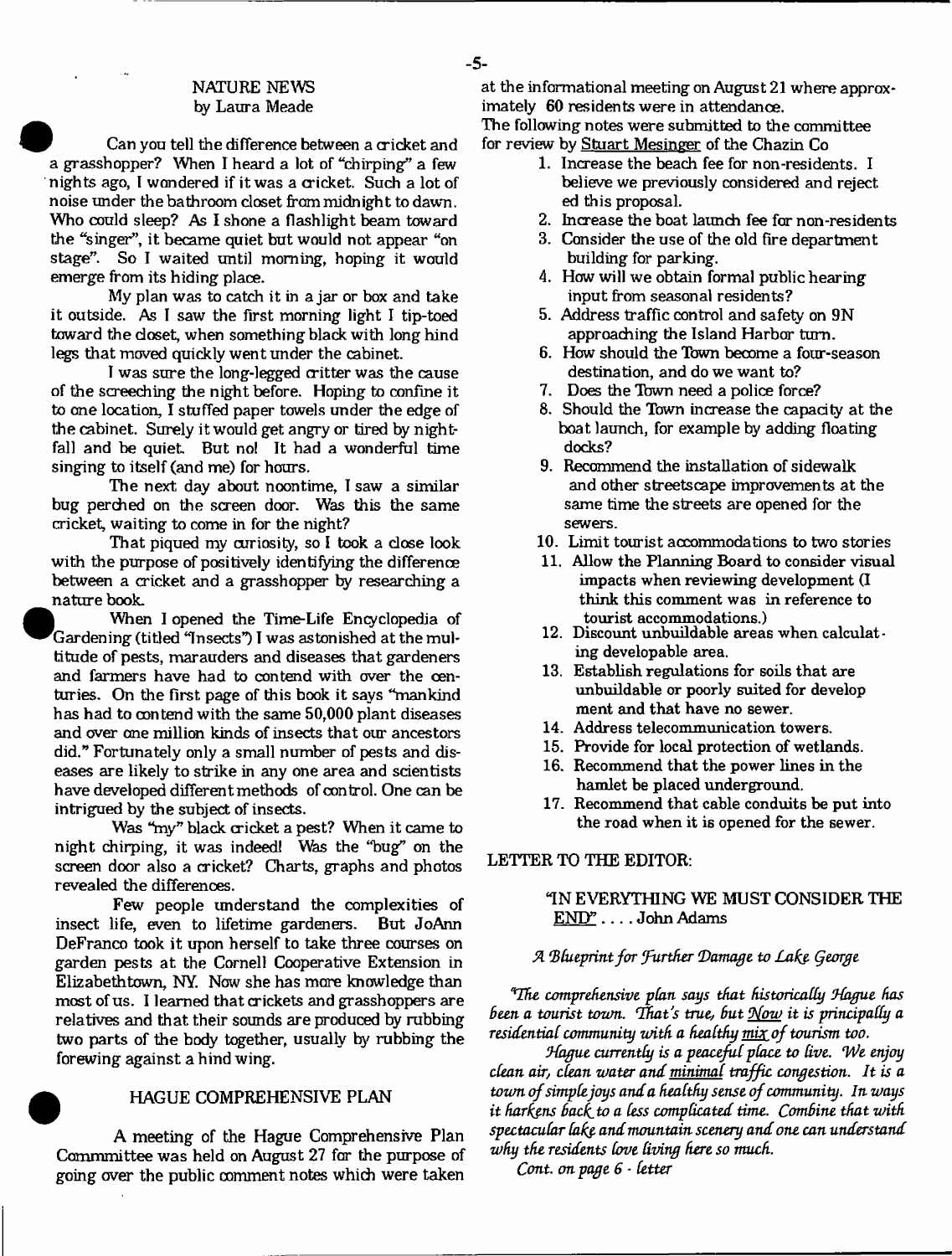#### Cont. from page 5 - Letter

*The main reason Lake George is so dean is dire to toe tree and v^etative cover on toe mountains. This plan wouid mcomage developmmt. on strip slopes with toe* justification of more regulation and review. That is a *joke because in Hague toet'e is little or'no mfor cement. There should be NO devdopmm ton steep slopes, period.*

The one point all agreed upon was the protection of *Lake George yet almost every proposal would msure toe* degradation of Lake George Development is the #1 *threat to Lake George, yet this plan only mcourages it. I t doesso by allowing more density also.*

*Clearly interests of the residents are being sub* verted. This plan in the end offers lip service to the resi *dints and gives the store and lake away to vested com mercial interests.*"... Mary Lou Doulin

## COLLEGE FINANCING

"You almost need a college degree to figure out the best strategy to fund your child's future education." Parents eagerly want to give their children the skills

necessary to succeed in this fast-paced employment environment of the future. However, with a public college degree today costing almost \$50,000.00 and a pri-

vate school degree costing almost \$100,000 and up, parents worry how they will come up with the money.

Cornell Cooperative Extension has made available a short newsletter that will give you some do's and don'ts for college financing. Becoming informed about savings and investment options is the best way to help make smart choices about your children's future. Call 668-4881 or 623-3291 or write Cornell Cooperative Extension, 377Schroon River Road, Warrensburg, NY 12885 for a free copy of this newsletter.

### DUCKS BE GONE!

Get rid of ducks, geese, sea gulls etc. on your raft, dock, lawn and beach. This worked for a resident who had these critters visiting on the raft each summer for 34 years. Order out of "Whatever Works" catalog. These are listed as Birdie Barriers - 2 for \$35.99 and Three Whirly Wheels - 3 for \$27.99. For catalog, call 1- 800-499-6737

The Birdie Barrier's magnetic system disturbs the magnetic field for a 20' radius - no batteries or electricity. It is safe for birds, people, etc. It really works! The Whirly Wheels are gigantic pinwheels. Not a bird of any type on the raft from May to the present.

## PROPERTY OWNERS OF SILVER BAY

The Property Owners of Silver Bay held two meetings this summer. At the July 17 meeting, Mark Kubricky described the innovations and construction at the hospital. At the August 17 meeting, Mark Johnson gave an update on the Silver Bay Association and Lu Megow reported on proceedings in the town of Hague.

Nominating committee members Stan Burdick and Hank Geils submitted the following slate for 200L 2003 officers: President Gerard Van Heest; 1st V.P., Martha Van Patten; 2nd V.P., Hank Geils; Recording Corresponding Secretary, Meredith Behr; Treasurer, Ethel Andrus. The slate was elected unanimously.

The group voted to send letters from the association to Verizon and to our legislators protesting the omission of Silver Bay residents from the Ticonderoga Area phone book. It was also decided to hold one meeting per summer in future years, with the main focus being an update on area concerns.

At the conclusion of the meeting, retiring president Cathie Burdick presented the gavel to Jerry Van Heest.

Road clean-ups were carried out at the end of July and August. Participants in these two projects were Carol Babinsky, Ruth Barone, Meredith Behr, Bruno Brauner, Dorothy Brauner, Stan Burdick, Jack Dreyer, Jean Dreyer, Ginny Geils, John Geils, Paula Hartz, Charles Holliday, Spear Johnson, Rose Mastandrea, Steward Parlin, Jerry Van Heest. One more session will be scheduled at the end of September.

#### F.Y.I.

• The Ticonderoga Historical Society will be resuming its normal hours of operation on Wednesday, September 5th. The Hancock House will be open Wednesday through Saturday from 10AM to 4PM.

• The Clifton West Garden Fund has gotten off to a good start. If you would like to contribute to the garden in memory of Clifton West, historian for Hague for many years, you may send your contribution to The Clifton West Garden c/o Bertha Dunsmore, Hague Community Center, Hague, NY 12836.

Stan Burdick, curator of the Hague Cartoon Museum, thanks the volunteers, especially Tom James who covered the museum every Thursday evening, and our Friday afternoon volunteers: Phil Mann, Dottie Henry, Babette Rogers and Blackie Fitzgerald. The regular staff did a good job as always: Pete Hutchinson, Shirley Smith and Stan Burdick. (Stan, as you know, totally volunteers his time, and donates his collection for public viewing.)

•Middle School Open House scheduled for Sept. 27 at 6:55 in the Middle School cafeteria.

• LINE DANCING at the Community Center every Monday at 7PM. Come join the fun.

Cont. on page 7 - FYI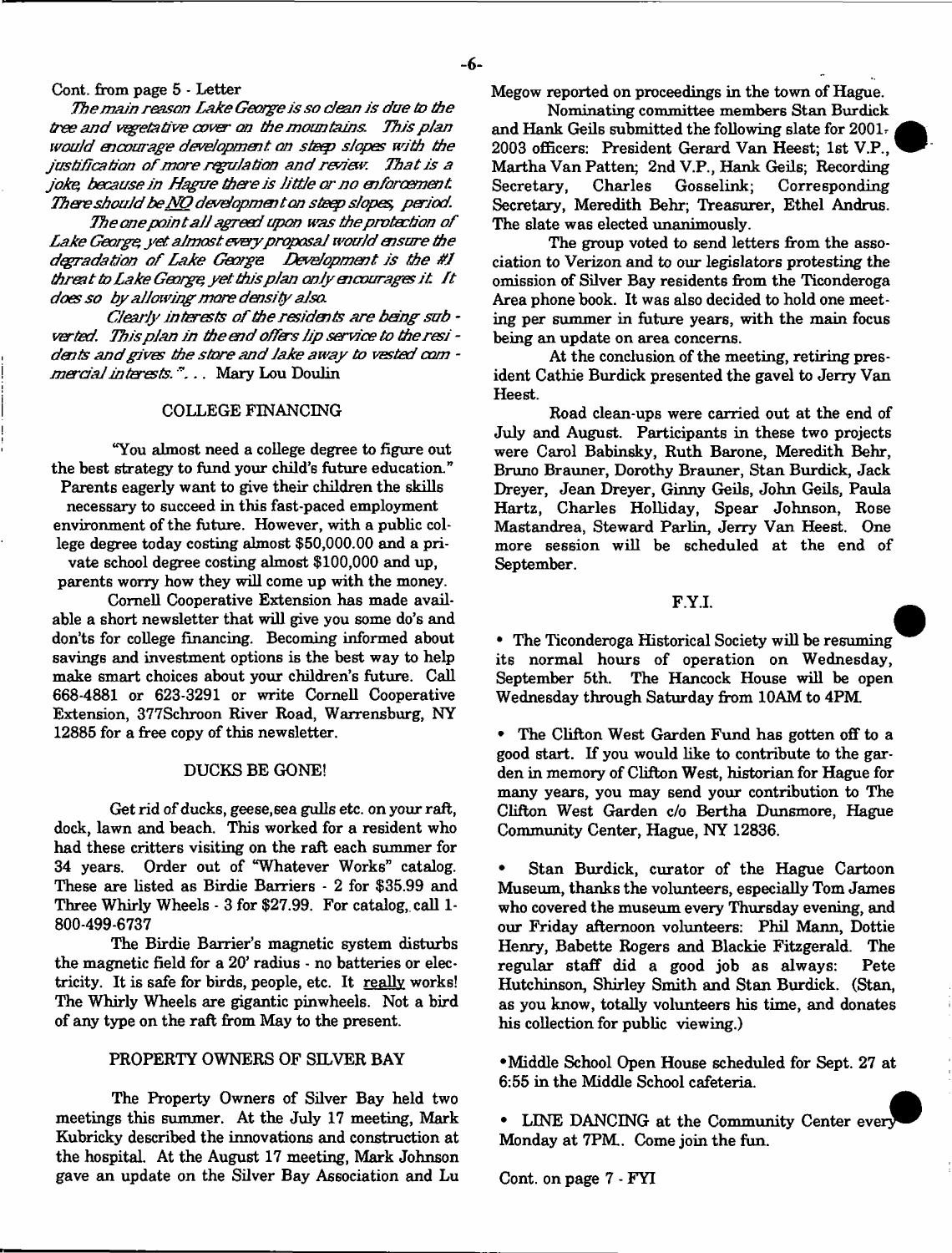#### FYI cont. from page 6

• Parkinson's support group meets at Moses Ludington jursing Home on the third Wednesday of each month.

• Osteoporosis exercise class meets each Tuesday afternoon from 1:30 to 2:30PM in the hospital cafeteria.

## *SOUNDINGS*

BORN: A boy, Charles Wesley, on July 24, 2001 at Albany Medical Center to Rick and Lisa Scanlon, Colonie. Grandparents are Ellie & Bob Scanlon, Sabbath Day Point.

BORN: A girl, Anna Assunta, to Joseph and Theresa (Denno) Gagliardi, Glens Falls on Aug. 24 in Glens Falls Hospital. Grandparents are Anna and the late Bernard Denno, Hague and Nauio and Anne Gagliardi, Queensbury.

BORN: A boy, Max Lawler, to Kathryn Barber and James Lawler on August 31, 2001 in Fairbanks, AK Grandparents are Ann and John Barber, Sabbath Day Point.

MARRIED: Nicole Christine Foster, daughter of Judy and Peter Foster, Hague, to Peter Chapman Weber, son of Diane & Robert Weber of Mequon, WI on June 9, 2001 at the Lake George Club in Diamond Point. Nicole and Peter plan to live in St. Charles, IL.

MARRIED: Jane Frasier, daughter of the late Clifton (Jake) and Mary Frasier, Hague, to David Connelly, East Greenbush, NY at their home in East Greenbush on July 28, 2001.

DIED: Jane H. Pritchett, 76, New York City and Silver Bay,NY, on August 14 at Glens Falls Hospital. Mrs. Pritchett has been a summer resident of Silver Bay since 1959. She is survived by her husband Dr. R. A. Rees Pritchett, daughter Susan Pritchett Post, one grandson and one granddaughter, all of Alexandria, VA

DIED: Jeffrey Scott Floor, 45, son of William and The Reverend Marjorie Floor, Sabbath Day Point, in Jacksonville Beach, FL on September 1, 2001. A gifted artist, he won recognition for his artistic talent in Jacksonville Beach. Besides his parents Jeffrey is survived by his sister Cynthia, her husband, Crispin Shakeshaft and niece, Willa.

#### ATTENTION POND OWNERS

**•**  The Warren County Soil and Water Conservation District has FISH FOR SALE! This year is the sixth of the expanded program which includes species other than trout. The District now offers Brook and Brown Rainbow Trout; Largemouth and Smallmouth Bass; and Minnows! If you are interested in stocking your pond, contact the District

at 51 Elm St. in Warrensburg or call 623-3119 (Mon - Fri, 8- 4:30PM) The e-mail contact is: [johnl2@nycap.rr.com](mailto:johnl2@nycap.rr.com)

DEADLINE FOR ORDERING IS FRIDAY, SEPT. 28, 2001. PICKUP WILL BE OCTOBER 5.

### OCTOBER EVENTS AT FORT TICONDEROGA

#### Oct. 6-7 - Native American Harvest Moon Festival

9AM - 5PM. Reenactors portraying 18th century life of the Eastern Woodlands Indians including village life, teachings, craft work, blanket trading, battle preparations, afternoon skirmishes, singing, dancing, and games. This program is a New York State Humanities Month Event sponsored by the New York Council for the Humanities.

Oct. 10 - "Using Historic Photos to Conduct Research", 7PM. This lecture will be given by Christopher D. Fox, The "Anthony D. Pell" Curator of Collections at Ft. Ticonderoga. Held at the Thompson-Pell Research Center of Ft. Ticonderoga. It is free and open to the public. A New York State Archives Week Program. Oct. 19-20 - Haunted Fort, 6:30 - 9PM.

#### FOOD PANTRY

Announcement of the open food pantry is made and hung up on the Community Center bulletin board, the Post Office and the Hague Market. If you have a problem, call Georgina Lindquist at 543-6095 and we will try to accommodate you.

#### GLENS FALLS SYMPHONY .

On Sunday, October 14 , 2001 at 4PM at the Glens Falls High School, the Glens Falls Symphony Orchestra will present "Variety is the Spice". This is the first of four concerts presented by the orchestra during the next season. On the program will be "Brahms" . . . Haydn Variations; "Tchaikovsky" .... Variations on a Rococo Theme with Julie Albers violincello soloist, and "Elgar" .... Enigma Variations.

The next concert will be the "Holiday Pops" concert, always a favorite, to be held on Sat., Dec. 8 at 7:30PM and Sunday, Dec. 9 at 4PM.

#### ROTARY CLUB OF NORTHERN LAKE GEORGE

The Rotary Club of Northern Lake George continues to meet each Tuesday at 7:30AM for breakfast and meeting. The programs for the coming few weeks are as follows: September 25 - Club Assembly

October 2 - Peter Benvit, *"Survival of the Polar Ice Cap*"

- October 9 Tom Mowatt, *Illustrator*, *Educator*, *Craftsman*
- October 16 Alice Grether, "A *Regional Treasure"*
- October 23 Richard Merrill, "*Returning Stoddard to Lake George*"
	- The Rotary Club welcomes visitors to all meetings. 9/01